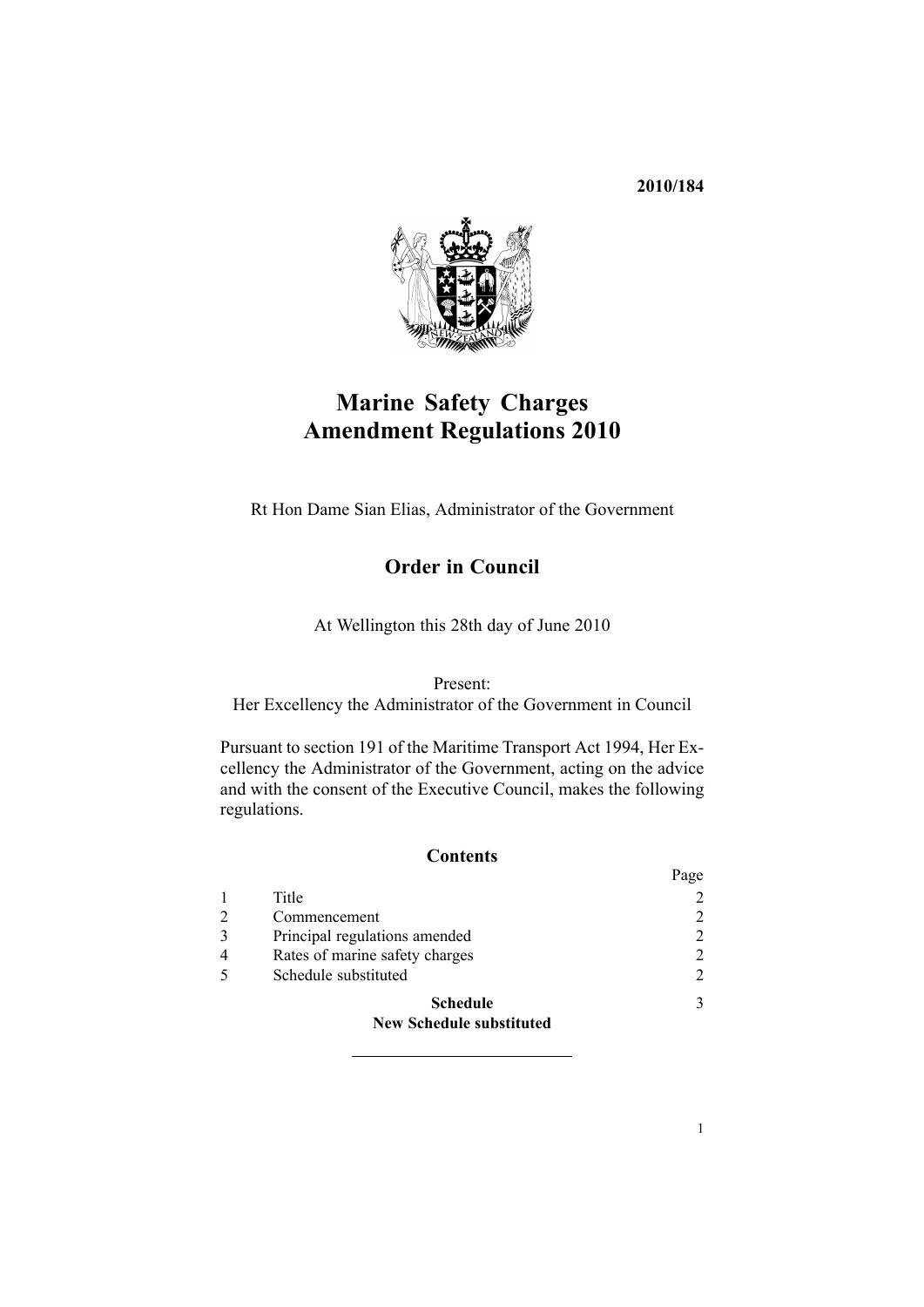#### **Marine Safety Charges Amendment Regulations 2010** 2010/184

### **Regulations**

#### **1 Title**

<span id="page-1-0"></span><sup>r</sup> 1

These regulations are the Marine Safety Charges Amendment Regulations 2010.

#### **2 Commencement**

These regulations come into force on 1 October 2010.

#### **3 Principal regulations amended**

These regulations amend the Marine Safety [Charges](http://www.legislation.govt.nz/pdflink.aspx?id=DLM15809) Regulations [2000](http://www.legislation.govt.nz/pdflink.aspx?id=DLM15809).

#### **4 Rates of marine safety charges**

[Regulation](http://www.legislation.govt.nz/pdflink.aspx?id=DLM15846) 7 is amended by revoking subclause (1) and substituting the following subclause:

"(1) Marine safety charges are payable for each category of ship set out in the first column of the Schedule at the appropriate rate set out in the second column of the Schedule on the basis set out in the third column of the Schedule."

### **5 Schedule substituted**

The [Schedule](http://www.legislation.govt.nz/pdflink.aspx?id=DLM1757012) isrevoked and the Schedule set out in the [Sched](#page-2-0)[ule](#page-2-0) of these regulations substituted.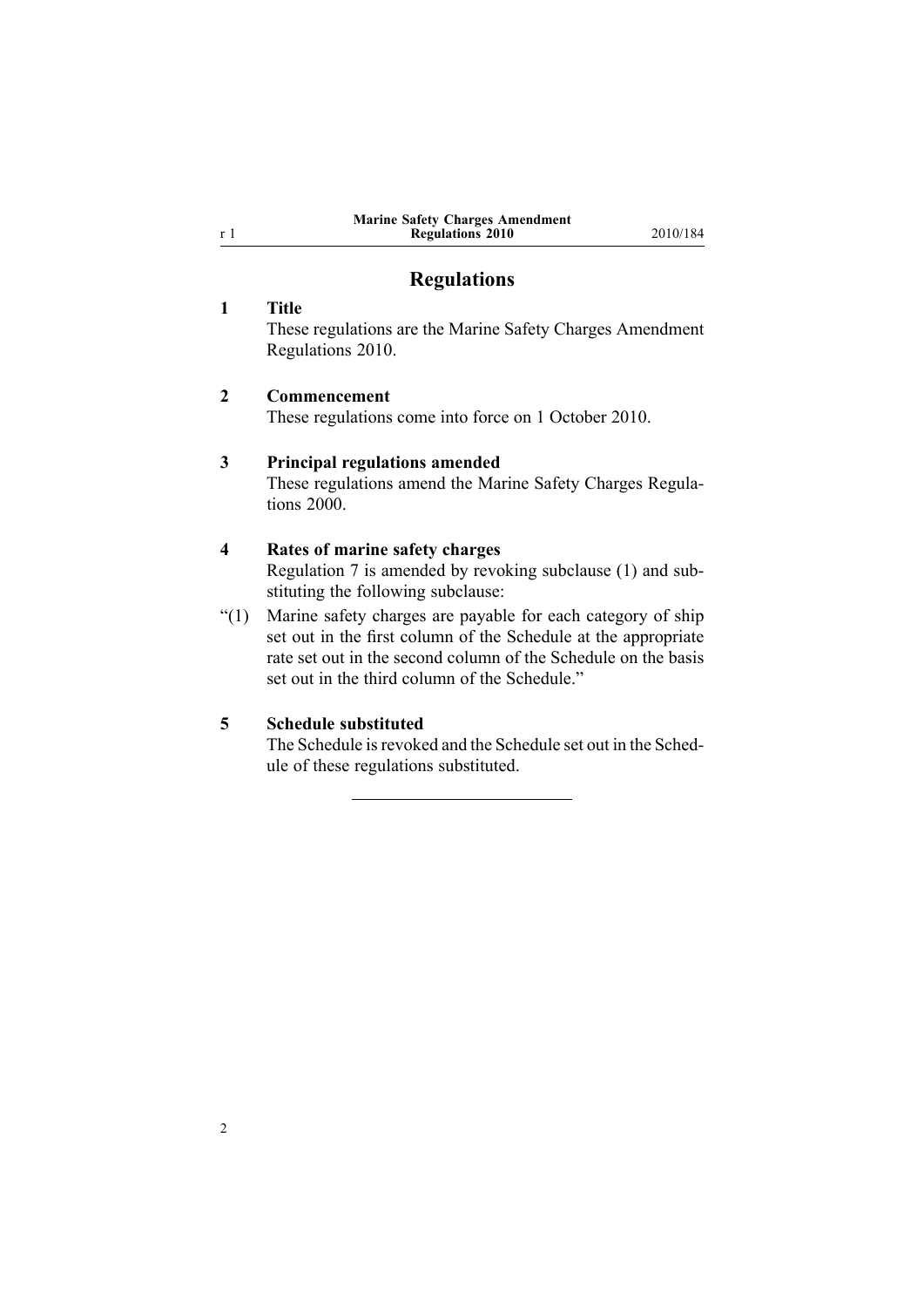<span id="page-2-0"></span>2010/184

#### **Marine Safety Charges Amendment Regulations 2010** Schedule

### **Schedule** r [5](#page-1-0) **New Schedule substituted**

## **Schedule** r 7

## **Rates of marine safety charges**

| Category of ship |                                                                                               | Rate                                                                                                                                                  | <b>Basis of payment</b>                                |  |
|------------------|-----------------------------------------------------------------------------------------------|-------------------------------------------------------------------------------------------------------------------------------------------------------|--------------------------------------------------------|--|
|                  | Foreign non-pas-<br>senger ship (with<br>summer load line)                                    | 11.84 cents per deadweight tonne                                                                                                                      | First New Zealand<br>port visit per voyage             |  |
|                  |                                                                                               | 4.02 cents per deadweight tonne                                                                                                                       | Subsequent<br>New<br>Zealand port visits<br>per voyage |  |
|                  | 2 Foreign non-pas-<br>senger ship (with<br>no summer load<br>line)                            | 17.25 cents per unit of gross ton-<br>nage of the ship                                                                                                | First New Zealand<br>port visit per voyage             |  |
|                  |                                                                                               | 4.31 cents per unit of gross ton-<br>nage of the ship                                                                                                 | Subsequent New<br>Zealand port visits<br>per voyage    |  |
| 3                | Foreign passenger<br>ship                                                                     | \$3.30 multiplied by the passenger<br>capacity of the ship                                                                                            | Each New Zealand<br>port visit                         |  |
|                  | 4 New Zealand non-<br>passenger ship                                                          | \$2.86 per deadweight tonne                                                                                                                           | Annual                                                 |  |
| 5.               | New Zealand pas-<br>senger ship                                                               | \$277.00 multiplied by the pas-<br>senger capacity of the ship                                                                                        | Annual                                                 |  |
|                  | 6 New Zealand fish-<br>ing ship                                                               | Greater of-<br>\$15.00 multiplied by the<br>(a)<br>overall length of the ship<br>in metres:<br>\$4.50 per unit of gross<br>(b)<br>tonnage of the ship | Annual                                                 |  |
| 7                | Any commercial<br>ship or commer-<br>cial river raft not<br>included in any<br>other category | Greater of-<br>\$18.75 multiplied by the<br>(a)<br>overall length of the ship<br>in metres:<br>\$5.63 per unit of gross<br>(b)<br>tonnage of the ship | Annual                                                 |  |
|                  |                                                                                               |                                                                                                                                                       |                                                        |  |

Rebecca Kitteridge, Clerk of the Executive Council.